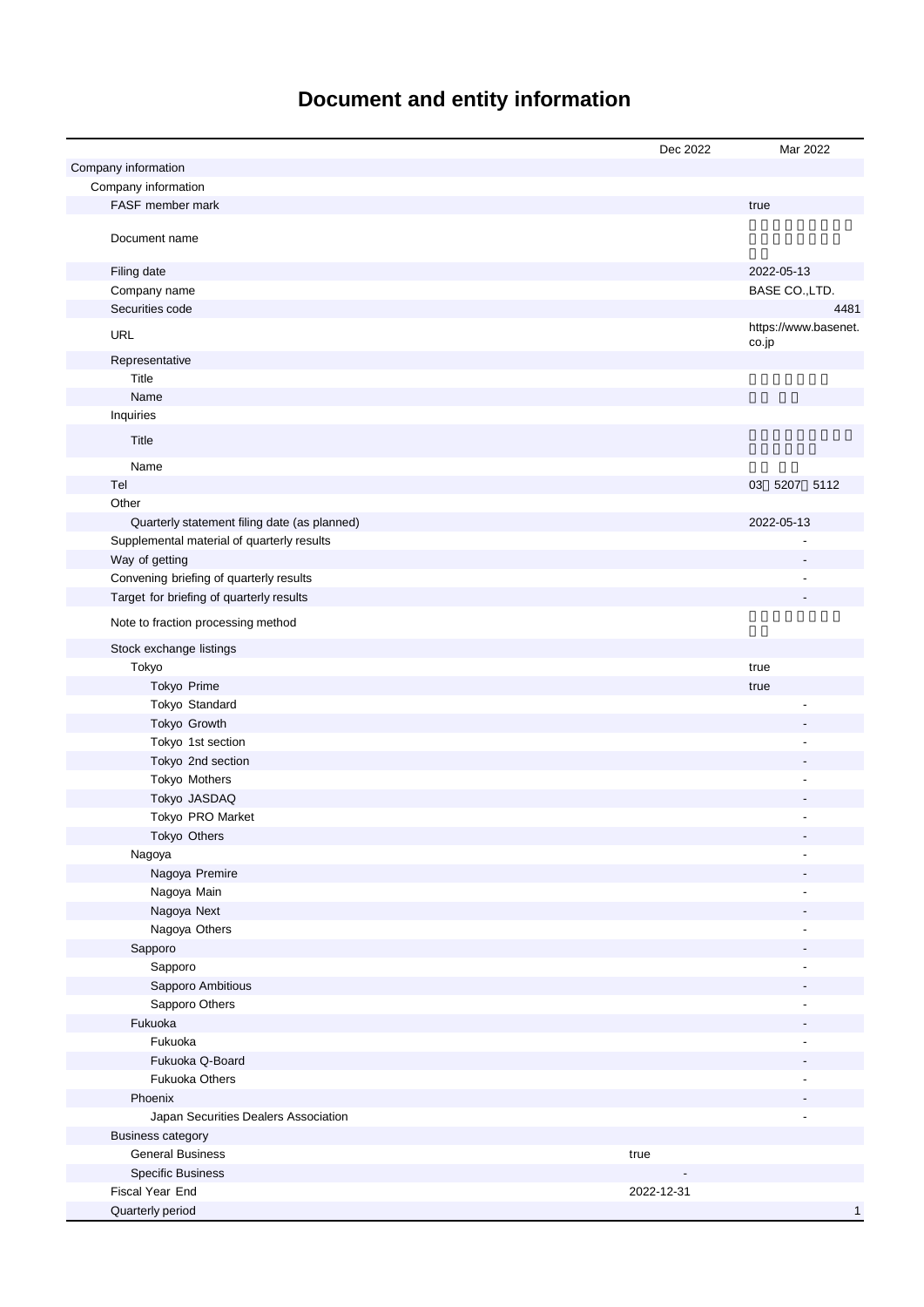# **Business Results-Quarterly operating results**

|  |  | (in millions of yens) |  |
|--|--|-----------------------|--|
|  |  |                       |  |

|                                                    | Mar 2022 | Mar 2021 |
|----------------------------------------------------|----------|----------|
| Quarterly operating results                        |          |          |
| Quarterly operating results                        |          |          |
| Consolidated operating results                     |          |          |
| Consolidated income statements information         |          |          |
| Net sales                                          |          |          |
| Net sales                                          | 3,927    | 3,083    |
| % change                                           | 27.3     | 5.9      |
| Operating profit                                   |          |          |
| Operating profit                                   | 924      | 703      |
| % change                                           | 31.4     | 8.2      |
| Ordinary profit                                    |          |          |
| Ordinary profit                                    | 932      | 700      |
| % change                                           | 33.1     | 9.3      |
| Profit attributable to owners of parent            |          |          |
| Profit attributable to owners of parent            | 639      | 480      |
| % change                                           | 33.0     | 11.1     |
| Note to consolidated income statements information |          |          |
| Comprehensive income                               |          |          |
| Comprehensive income                               | 682      | 565      |
| Change in comprehensive income                     | 20.7     | 65.7     |
| Other consolidated operating results               |          |          |
| Basic earnings per share (Yen)                     | 71.19    | 53.81    |
| Diluted earnings per share (Yen)                   | 67.66    | 50.85    |
| Note to consolidated operating results             |          |          |
| Note to operating results                          |          |          |

### **Business Results-Quarterly financial positions**

| (in millions of yens)                    |          |          |  |  |
|------------------------------------------|----------|----------|--|--|
|                                          | Mar 2022 | Dec 2021 |  |  |
| Quarterly financial positions            |          |          |  |  |
| Quarterly financial positions            |          |          |  |  |
| Consolidated financial positions         |          |          |  |  |
| <b>Total assets</b>                      | 10,855   | 11,440   |  |  |
| Net assets                               | 8,818    | 8,584    |  |  |
| Capital adequacy ratio (%)               | 79.0     | 73.1     |  |  |
| Note to consolidated financial positions |          |          |  |  |
| Owner's equity                           | 8,576    | 8,365    |  |  |
| Note to financial positions              | ٠        |          |  |  |

# **Business Results-Note to quarterly business results**

|                                        | Mar 2022 |
|----------------------------------------|----------|
| Quarterly note to business results     |          |
| Quarterly note to business results     |          |
| Note to consolidated financial results |          |
| Note to consolidated financial results | -        |

#### **Quarterly Dividends**

(in millions of yens)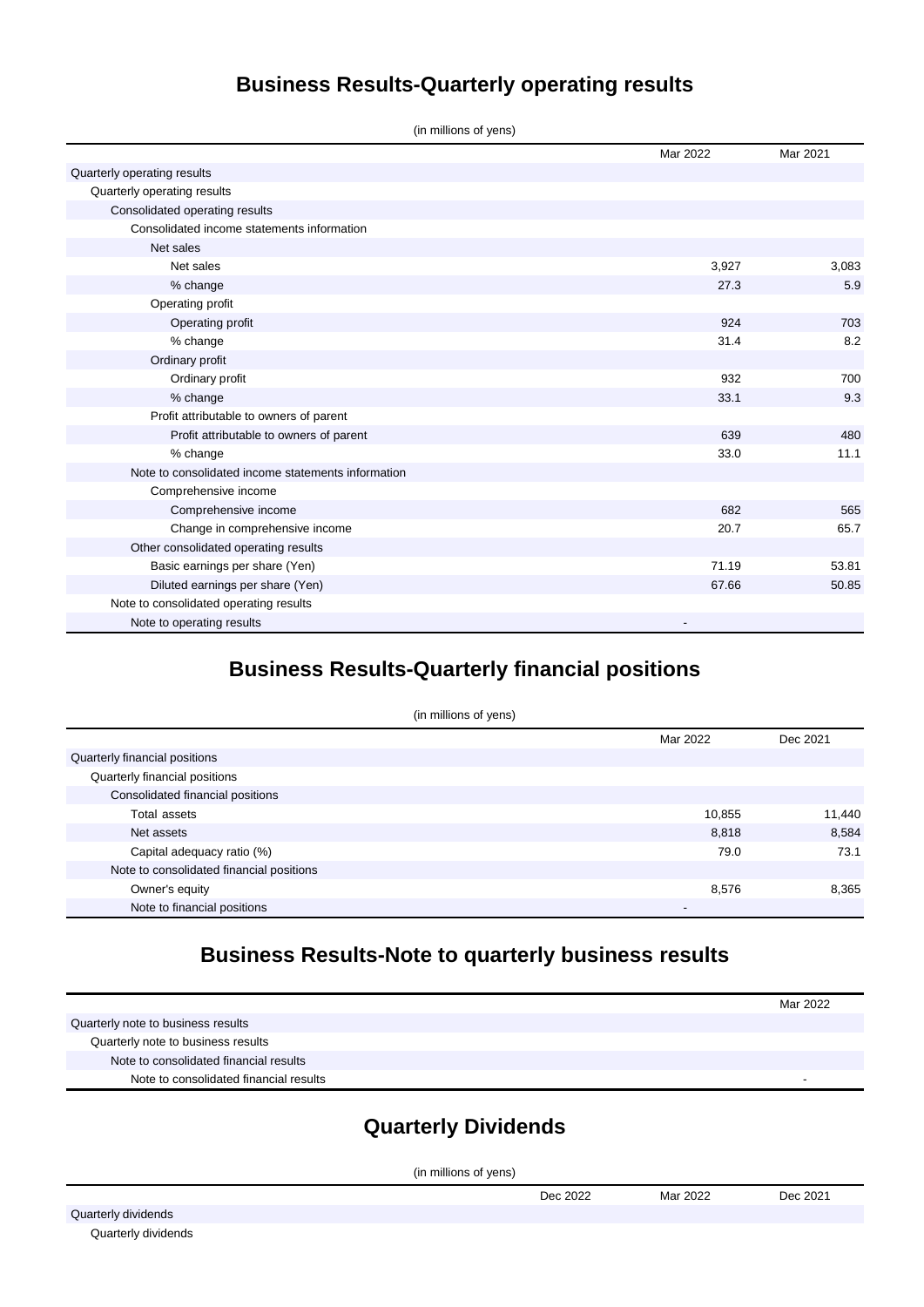| <b>Dividends</b>                                                       |                |       |
|------------------------------------------------------------------------|----------------|-------|
| Dividend per share (Yen)                                               |                |       |
| Dividend per share (Yen)                                               |                |       |
| First quarter                                                          |                |       |
| Result                                                                 |                |       |
| Second quarter                                                         |                |       |
| Result                                                                 |                | 30.00 |
| Forecast                                                               | 40.00          |       |
| Upper                                                                  |                |       |
| Lower                                                                  | $\blacksquare$ |       |
| Third quarter                                                          |                |       |
| Result                                                                 |                |       |
| Forecast                                                               |                |       |
| Upper                                                                  |                |       |
| Lower                                                                  |                |       |
| Year end                                                               |                |       |
| Result                                                                 |                | 50.00 |
| Forecast                                                               | 45.00          |       |
| Upper                                                                  |                |       |
| Lower                                                                  | $\overline{a}$ |       |
| Annual                                                                 |                |       |
| Result                                                                 |                | 80.00 |
| Forecast                                                               | 85.00          |       |
| Upper                                                                  |                |       |
| Lower                                                                  |                |       |
| Correction of dividend forecast from the most recent dividend forecast |                |       |
| Correction of dividend forecast from the most recent dividend forecast |                |       |
| Annual                                                                 |                |       |
| Note to dividends                                                      |                |       |
| Note to dividends                                                      |                |       |
| Annual                                                                 |                |       |

# **Quarterly Forecasts**

(in millions of yens)

|                                      |       | Dec 2022                 |                    | Jun 2022 |
|--------------------------------------|-------|--------------------------|--------------------|----------|
| Quarterly forecasts                  |       |                          |                    |          |
| Quarterly forecasts                  |       |                          |                    |          |
| Title for forecasts                  | 12 31 | 2022                     | 12<br>2022<br>2022 |          |
| Preamble to consolidated forecasts   |       |                          |                    |          |
| Preamble to forecasts                |       | $\overline{\phantom{a}}$ |                    |          |
| Main table of consolidated forecasts |       |                          |                    |          |
| Net sales                            |       |                          |                    |          |
| Net sales                            |       |                          |                    |          |
| Forecast                             |       |                          | 15,000             | 7,209    |
| Upper                                |       |                          |                    |          |
| Lower                                |       |                          |                    |          |
| % change                             |       |                          |                    |          |
| Forecast                             |       |                          | 12.8               | 14.9     |
| Upper                                |       | -                        |                    | -        |
| Lower                                |       |                          |                    |          |
| Operating profit                     |       |                          |                    |          |
| Operating profit                     |       |                          |                    |          |
| Forecast                             |       |                          | 3,602              | 1,675    |
| Upper                                |       |                          |                    |          |
| Lower                                |       | ٠                        |                    |          |
| % change                             |       |                          |                    |          |
| Forecast                             |       |                          | 20.0               | 16.6     |
| Upper                                |       |                          |                    |          |
| Lower                                |       | ٠                        |                    |          |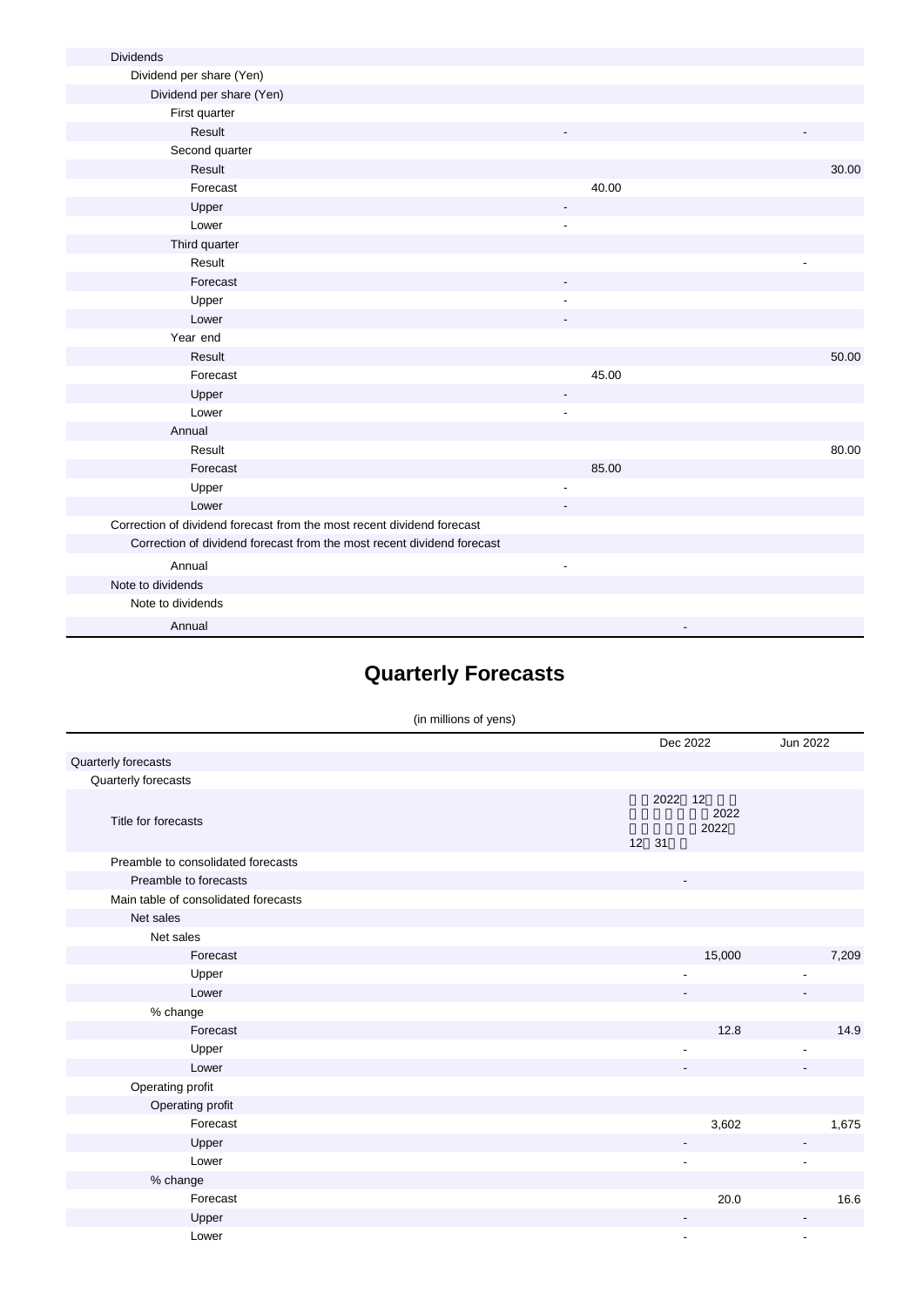| Ordinary profit                                                          |        |        |
|--------------------------------------------------------------------------|--------|--------|
| Ordinary profit                                                          |        |        |
| Forecast                                                                 | 3,602  | 1,675  |
| Upper                                                                    |        |        |
| Lower                                                                    |        |        |
| % change                                                                 |        |        |
| Forecast                                                                 | 19.9   | 15.9   |
| Upper                                                                    |        |        |
| Lower                                                                    |        |        |
| Profit attributable to owners of parent                                  |        |        |
| Profit attributable to owners of parent                                  |        |        |
| Forecast                                                                 | 2,468  | 1,147  |
| Upper                                                                    |        |        |
| Lower                                                                    |        |        |
| % change                                                                 |        |        |
| Forecast                                                                 | 16.1   | 16.3   |
| Upper                                                                    |        |        |
| Lower                                                                    |        |        |
| Basic earnings per share (Yen)                                           |        |        |
| Basic earnings per share (Yen)                                           |        |        |
| Forecast                                                                 | 274.94 | 127.79 |
| Upper                                                                    |        |        |
| Lower                                                                    |        |        |
| Note to consolidated forecasts                                           |        |        |
| Note to forecasts                                                        |        |        |
| Correction of financial forecast from the most recent financial forecast |        |        |
| Correction of financial forecast from the most recent financial forecast |        |        |
| Forecast                                                                 |        |        |

### **Notes, Quarterly-Material changes in subsidiaries during this period changes in scope of consolidations resulting from change in subsidiaries**

|                                                                                                                                   | Mar 2022 |
|-----------------------------------------------------------------------------------------------------------------------------------|----------|
| Material changes in subsidiaries during this period (Changes in scope of<br>consolidations resulting from change is subsidiaries) |          |
| Material changes in subsidiaries during this period (Changes in scope of<br>consolidations resulting from change is subsidiaries) |          |
| <b>Others</b>                                                                                                                     |          |
| Material changes in subsidiaries during this period (Changes in scope<br>of consolidations resulting from change is subsidiaries) |          |
| Material changes in subsidiaries during this period (Changes in<br>scope of consolidations resulting from change is subsidiaries) |          |
| Number of subsidiaries newly consolidated                                                                                         |          |
| Name of subsidiaries newly consolidated                                                                                           |          |
| Number of subsidiaries excluded from consolidation                                                                                |          |
| Name of subsidiaries excluded from consolidation                                                                                  |          |
| Note to material changes in subsidiaries during this period                                                                       |          |
| Note to material changes in subsidiaries during this period                                                                       |          |

### **Notes, Quarterly-Applying of specific accounting of the consolidated quarterly financial statements**

|                                                                                               | Mar 2022 |
|-----------------------------------------------------------------------------------------------|----------|
| Applying of specific accounting of the consolidated quarterly financial statements            |          |
| Applying of specific accounting of the consolidated quarterly financial<br>statements         |          |
| <b>Others</b>                                                                                 |          |
| Applying of specific accounting of the consolidated quarterly financial<br>statements         |          |
| Applying of specific accounting of the consolidated quarterly<br>financial statements         |          |
| Note to applying of specific accounting of the consolidated quarterly<br>financial statements |          |